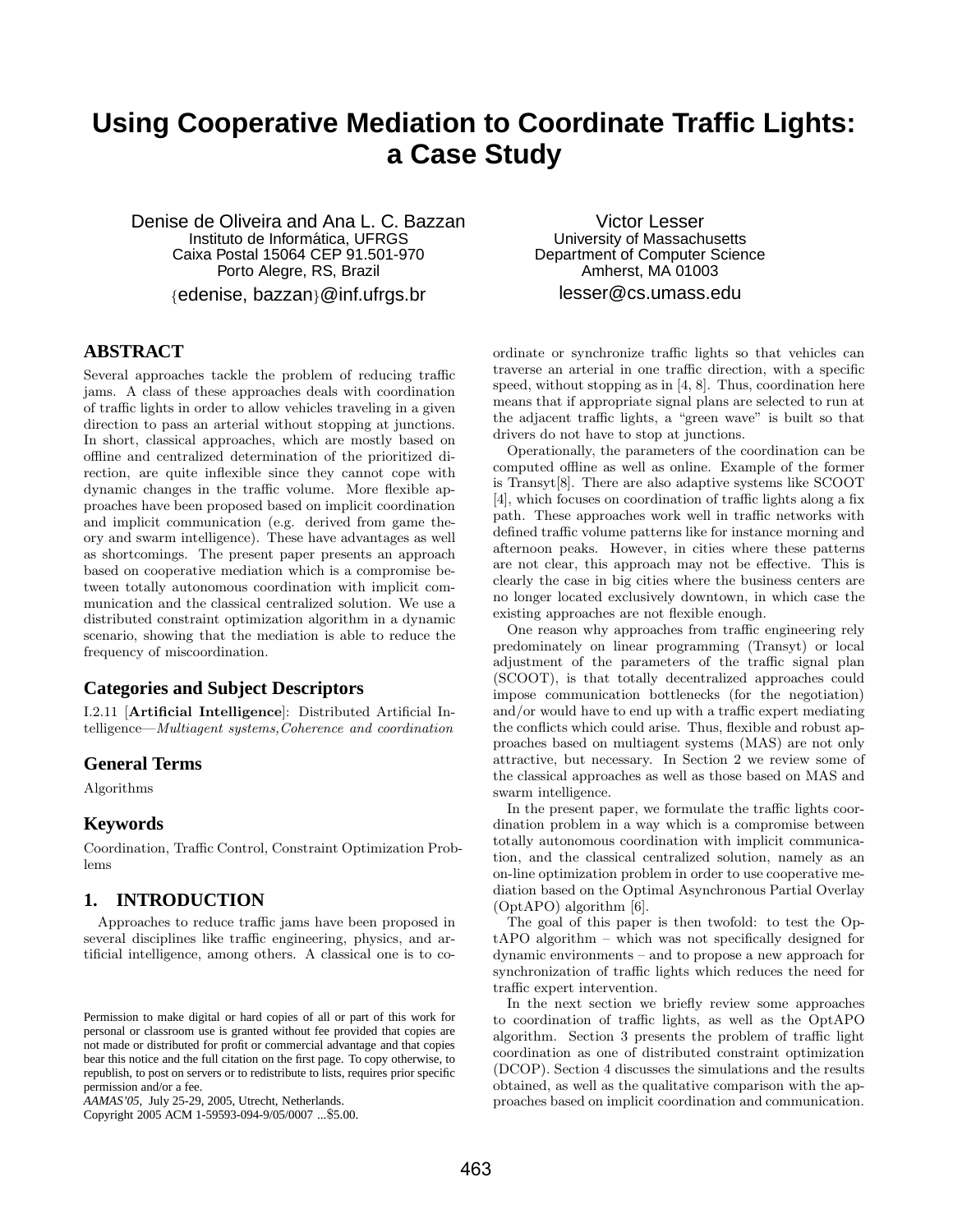We give the conclusions and outline future directions in Section 5.

# **2. RELATED WORK**

## **2.1 Traffic Light Coordination**

The goal of coordinated or synchronized systems is to synchronize the traffic signals in adjacent intersections in order to allow vehicles, traveling at a given speed, to cross those without stopping at red lights. We use the terms intersections, crossing, junction, and traffic light interchangeably since in each intersections, only one signal-timing plan runs in a set of traffic lights (despite the fact that one sees two or three of these) so that the set of traffic lights must be seen as a single entity.

Signalized intersections are controlled by signal-timing plans which are implemented at traffic lights. A signal-timing plan (we use signal plan for short) is a unique set of timing parameters comprising the cycle length L (the length of time for the complete sequence of the phase changes), and the split (the division of the cycle length among the various movements or phases).

The criteria for obtaining the optimum signal timing at a single intersection is that it should lead to the minimum overall delay at the intersection. Several plans are normally required for an intersection (or set of intersections in the case of a synchronized system) to deal with changes in traffic volume. Well-designed signal plans can achieve acceptable results if they are synchronized.

In general, the more neighbors that are synchronized, the shorter the queues. Synchronization in two opposing directions of an arterial can be achieved depending on the geometry of the arterial: in a Manhattan-like grid where the spacing among intersections is the same, synchronization in opposite directions is possible. Synchronization in four traffic directions is not possible in practice. Therefore, an agent at a junction must select a signal plan to give priority to a particular traffic direction.

In order to explain our approach, we will use a Manhattanlike grid, thus allowing synchronization in either north-south and south-north or east-west and west-east directions. No extension in the approach proposed here is necessary in case this constraint is dropped. However, more signal plans would have to be designed.

Traffic responsive approaches for arterial appeared in the 1980s and, although they have been operating successfully in Europe, they have had limited use in the U.S. One reason is that these systems are complex to operate and pose high costs, both in terms of hardware and communication costs. In any case, traffic responsive systems are designed to consider only a main path (arterial or similar). Besides, a priori determination of the appropriate signal plans for the different times of a day is a complex task that requires a lot of expert knowledge about dynamic traffic flow. A more flexible system which would for instance change the direction of coordination and the design of the coordination (who is coordinating with who in which direction), is not reported in the traffic engineering literature.

Therefore, as said before, more robust and flexible approaches for online, adaptive traffic signal coordination are being developed based on multi-agent, swarm intelligence and self-organization.

In [1, 2] a MAS based approach is described in which each

traffic light is modeled as an agent, each having a set of predefined signal plans to coordinate with neighbors. Different signal plans can be selected in order to coordinate in a given traffic direction or during a pre-defined period of the day. This approach uses techniques of evolutionary game theory: self-interested agents receive a reward or a penalty given by the environment. Moreover, each agent possesses only information about their local traffic states.

The benefits of this approach are threefold: it is not necessary to have a central agent to determine the direction of the coordination; agents can dynamically build subgroups of traffic light coordination which meet their current needs in terms of allowing vehicles to pass in one given direction; it avoids communication between agents when they have to decide in which direction to coordinate, i.e. there is no explicit communication or negotiation.

However, payoff matrices (or at least the utilities and preferences of the agents) are required, i.e these figures have to be explicitly formalized by the designer of the system. This makes the approach time-consuming when many different options of coordination are possible (for example all four directions: south, north, east, and west) and/or the traffic network is complex (for instance, not only a main arterial has to be considered but also many transversal and parallel streets).

In [7] an approach based on swarm intelligence is proposed aiming at relaxing the need of payoff matrices. In this approach, each traffic light behaves like a social insect. The signal plans are seen as tasks to be performed by the insect without any centralized control or task allocation mechanism. The stimulus depends on the number of vehicles waiting or passing the traffic lights, among other things.

Finally, approaches based on self-organization of traffic lights via thresholds<sup>1</sup> or reservation-based systems [3] have still to solve low-level abstraction issues in order to be adopted by traffic engineers and have a chance to be deployed.

### 2.2 Distributed Constraint Optimization Prob**lem and Cooperative Mediation**

A distributed constraint optimization problem (DCOP) is a kind of DisCSP [9], but relates to optimization and not to satisfaction. In a DCOP, each agent is assigned to one ore more variables and these have interdependencies. A DCOP is formally defined by  $m$  variables taking their values  $d$  from m domains, and a set of constraints and their values. A constraint is associated with a functional relationship  $C_i$ , which in turn has a cost function  $f_i(d_{i1}, \ldots, d_{ij})$  where each  $f_i$  is defined as a Cartesian product  $D_{i1} \times \ldots \times D_{ij}$ . The problem is to find an assignment  $A = \{d_1, \ldots, d_m \mid d_i \in$  $D_i$  such that the global cost F is minimized. The global  $\cot^2$  is the sum of the cost functions f.

The optimal asynchronous partial overlay (OptAPO) is a cooperative mediation based DCOP protocol. The algorithm, presented and detailled in [6], allows the agents to extend the context they use for local decision-making to a relationship graph. An agent is in each node and the links are the problem constraints.

<sup>1</sup>published on line at

http://www.nature.com/news/2004/041129/full/ 041129-12.html

<sup>&</sup>lt;sup>2</sup>We follow the nomenclature given in [6] where  $F_i$  is the global cost for the particular agent i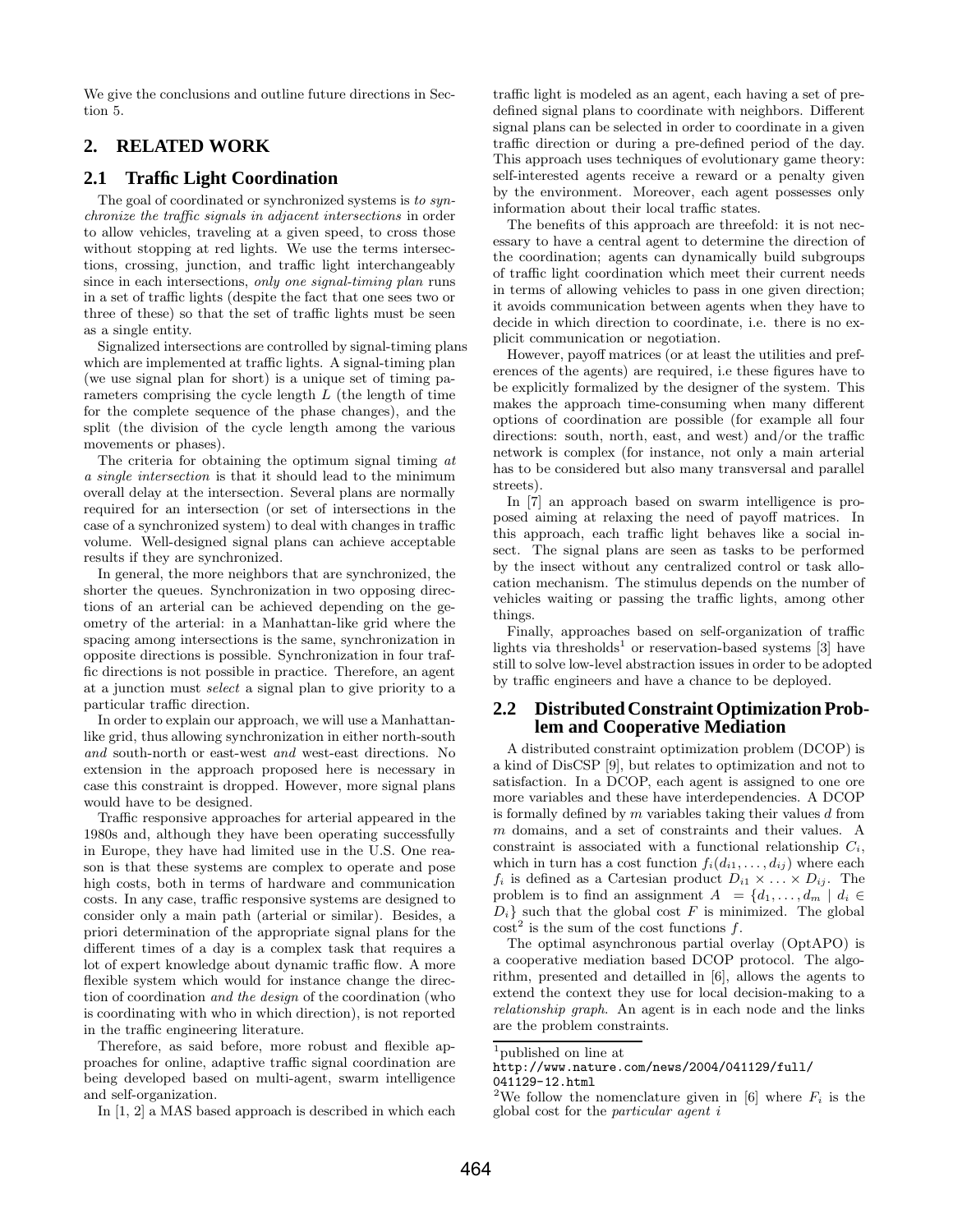Each constraint or functional relationship has an associated cost; this cost will be zero if there is no conflict between the agents in this relationship. Within its graph, one of the agents has to act as a mediator, computing a solution for this extended context and recommending values for the variables associated with the agents involved in the mediation session. This is possible because agents construct a good  $list$  – which holds the names of agents that have direct or indirect relationship to the list owner – and an agent view to hold the names, values, domains, and functional relationships of related agents.

During the problem solving process, each agent tries to improve the value of its subproblem (the one it can solve within its relationship graph). The priority to take the mediation role will be given to the agent with more information about the problem.

The algorithm has three stages: initialization, checking the agent view, and mediation. Details of these stages can be found in [6]; we give here a brief description and an example from the traffic light scenario (Section 3.2). During the initialization, the agent sets its variables: current value  $(d_i)$ , variable's name  $(x_i)$ , priority  $(p_i)$ , domain  $(D_i)$ , functional relationships  $(C_i)$ , good list and agent view.

The agents' goal it to improve the solution of its subproblem (represented by  $F_i$ ). Thus, during the second stage, the agent view is used to calculate the current cost  $F_i$  within the relationship subgraph given by i's good list. If  $F_i > F_i$  $(F_i)$  being the optimal value of the subsystem), then agent i conducts either a passive or an active mediation session, after what the value of  $F_i$  is recomputed.

Agent  $i$  will set a passive mediation if its priority to mediate is lower then other agent in the subsystem, otherwise it will set a temporary mediation flag  $(m_i^{'})$  as active. If an active mediation flag is on, the agent can actually mediate only if there is no other agent with a higher priority to mediate and with an active mediation flag. The agent tests if a change in its local value would cause a local cost to reach the optimal cost. If it does, then the agent changes its value and does not start the mediation process. If the agent is with a passive mediation flag, it starts a passive mediation process.

In the mediation stage, agents receiving a mediation request either evaluate or send a wait message. Evaluation means looking at each of the domain elements, labeling them with the names of the agents which share functional relationships with cost  $f_i > f_i$ , and returning these in a message. The mediator conducts a branch-and-bound search to minimize the cost of the subproblem in its good list (primary criteria), as well as the costs for agents outside the mediation session.

In [6] OptAPO was used in the graph-coloring problem with an static assignment for different number of variables. As said, one of the goals of this paper is to use the OptAPO in a dynamic environment. In the next section we formulate the coordination of traffic lights as a DCOP.

# **3. DISTRIBUTED COORDINATION OF TRAFFIC LIGHTS USING COOPERA-TIVE MEDIATION**

## **3.1 Description**

As in [6], we also consider only the case where each agent

is assigned to a single variable. Therefore, in this scenario, the variables of the DCOP are the coordination direction for each traffic light. Thus, the domain for all variables is given by two possible values of coordination:  $D = \{NS/SN,$ EW/WE}.

The constraints in this problem arise from the fact that, in each node of the graph, a traffic light cannot coordinate with neighbors located in a different direction at the same time. For our purposes here, this means that if a traffic light coordinates with its north and south neighbors, the traffic flow coming from these directions receives more green time; it is impossible to coordinate also with the east and west neighbors. A conflict occurs when two neighbors want to give priority to different directions.

As a measure of effectiveness of coordinated systems (no matter if online or offline), one generally seeks to optimize a weighted combination of stops and delays or any other measure related to the occupancy of the roads (number of vehicles) in the network. In this paper we use the latter: we define a cost function which is based both on the number of incoming vehicles (in a junction) and on whether two adjacent agents are coordinating or not.

| <b>Algorithm 1</b> Calculates the global cost $F_i$              |
|------------------------------------------------------------------|
| if $(IncomingVehicle(S) \geq (IncomingVehicle(WE))$              |
| then                                                             |
| for all <i>j</i> in the North/South direction $\in$ good list of |
| agent $i$ do                                                     |
| $F_i \leftarrow F_i + f(x_i, x_i)$                               |
| end for                                                          |
| else                                                             |
| for all j in the East/West direction $\in$ good list of agent    |
| $i$ do                                                           |
| $F_i \leftarrow F_i + f(x_i, x_i)$                               |
| end for                                                          |
| end if                                                           |

| Algorithm 2 Calculates a relation cost $f(x_i, x_j)$ |  |
|------------------------------------------------------|--|
|------------------------------------------------------|--|

if  $(d_i)$  is the direction with higher number of incoming vehicles) then

if  $(d_i == d_j)$  then  $f(x_i, x_j) \leftarrow 0;$ else  $f(x_i, x_j) \leftarrow \frac{IncomingVehiclesFrom(x_j)}{TotalIncomingVehicles()};$ end if else  $f(x_i, x_j) \leftarrow 2 * \frac{IncomingVehiclesFrom(x_j)}{TotalIncomingVehicles)};$ end if

The global cost function for each agent  $i$ , calculated as in Algorithm 1, depends on the direction with the highest number of incoming vehicles. If there are more vehicles coming from north and south, then the agent will calculate its global cost  $(F_i)$  taking into account the sum of the costs it has, i.e. regarding the functional relationships with the neighbors in these traffic directions. A relationship here is associated with two neighbors, and maps the signal plans both are running to a cost.

The cost of each relationship between two agents  $(f(x_i, x_j))$ is computed as in Algorithm 2, based on the direction with the highest number of incoming vehicles (for each crossing)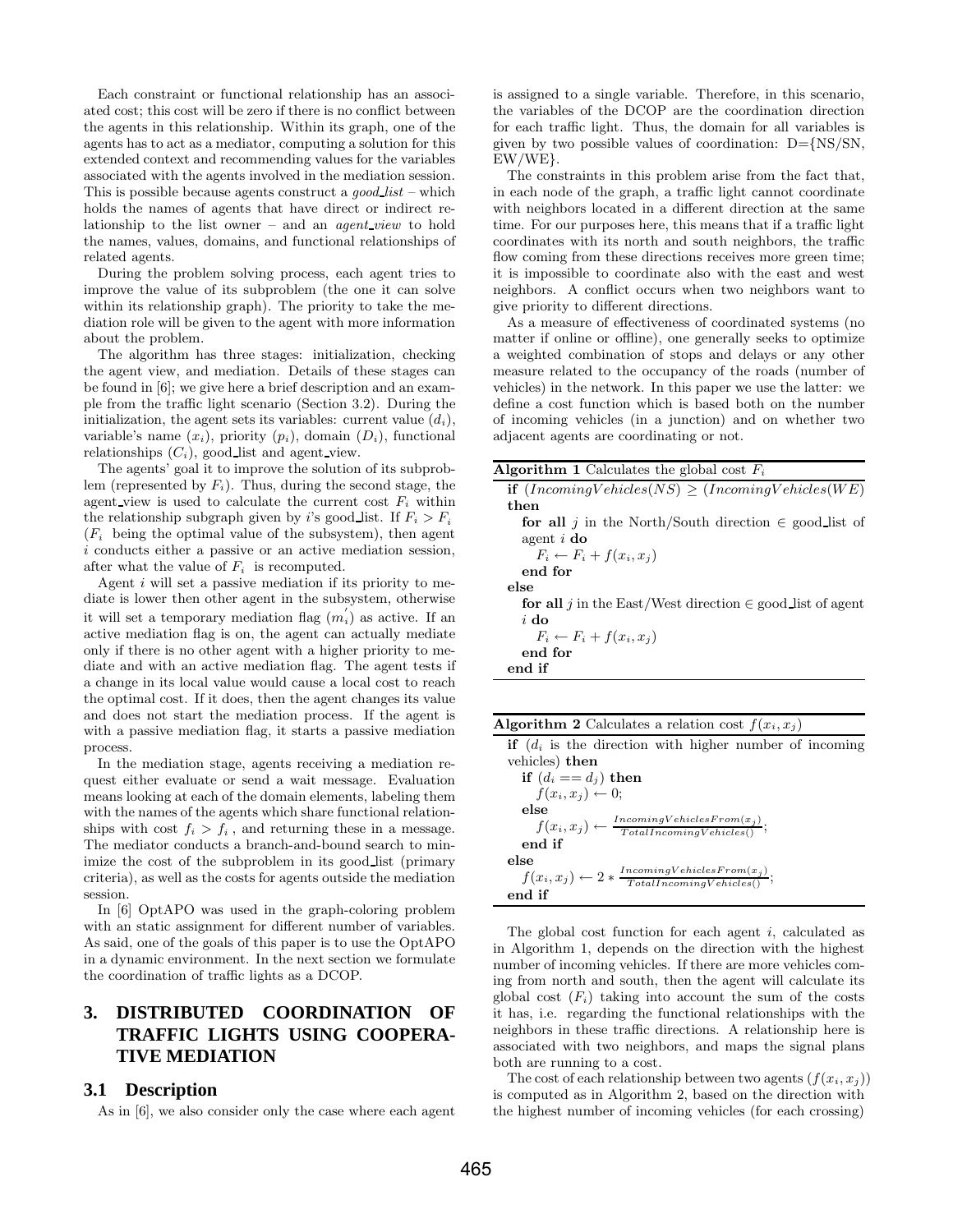and the current state (given by the coordination direction of the two agents). This cost is calculated as follows:

- Situation I if both agents in the relationship are running coordinated plans  $(d_i = d_j)$  and this plan prioritizes the direction with the highest number of vehicles, then this relationship has cost zero  $(f(x_i, x_j) = 0);$
- **Situation II** if agent  $i$  is prioritizing the direction with highest number of incoming vehicles but the agent  $j$  is not synchronizing in this direction, then the relationship has a cost given by the number of vehicles approaching node  $x_i$  from node  $x_j$  (given by the  $IncomingVehicleFrom(x<sub>i</sub>)$  function), divided by the sum of the incoming vehicles from all neighbors that agent  $x_j$  has in its good list (return value from function  $TotalIncomingVehicles()$ ;
- **Situation III** if the direction prioritized by the agent  $x_i$ is not the direction with higher number of incoming vehicles, the cost will by twice the cost of the previous situation, because the agent is not running the best plan for the current traffic situation.

The goal of the optimization problem is to coordinate traffic lights to minimize the global cost (sum of all relationship costs). The interaction cost  $(f)$  is always between 0 and 2 as shown above.

We have implemented the traffic scenario and the OptAPO algorithm using a simulation tool called SeSAm (Shell for Simulated Agent Systems), that provides a generic environment for modeling and experimenting with agent–based simulations [5]. In this tool, the agent behavior is modeled as a Finite State Machine (FSM) with four states: Initialize, Check Agent View, Mediate and Choose Solution.

Initially, the agents are assigned one of the two possible coordination values (directions). The priority of each agent to mediate is given by the number of the incoming vehicles in the intersection the agent controls. During the initialization, the agent includes itself and all its neighbors in its good list, because it is directly connect to all of them.

After the initialization all agents go to the check agent view state, where they compute new mediate intentions (active or passive) and decides whether to conduct an active or passive mediation. The agent with active mediation flag and higher priority go to the mediate state and start a mediation process. The mediator goes to the choose solution state, after it evaluates all agents in its good list and have filled its preferences list.

At the choose solution state the agent performs a branchand-bound search in order to minimize the cost for all agents in its good-list. After choosing the best solution and setting the new values for the agents in the mediation session (agents in its good list and not involved in other mediation) it returns to the Check Agent View state.

#### **3.2 Example**

As an example, consider the graph in Figure 1 (left) that represents a traffic network, with 25 nodes (intersections) and 40 associated edges (functional relationships). Dotted circles represent the agents running a plan giving priority to the NS/SN directions, and full line circles agents with EW/WE plans. Figure 1 (right) depicts a portion of that network in a particular configuration of states. Outgoing edges are not shown for sake of clarity.



Figure 1: Left: a Network of 25 Intersections (dotted and full-line circles show intersection with SN/NS and EW/WE signal plans respectively). Right: a Particular Configuration for B4 Subsystem

Following the OptAPO algorithm, for node B4 in Figure 1 (right), the priority value is the total number of vehicles coming from the nodes A4, B3, B5, and C4, i.e.  $p_{B4} =$ 100 because its inputs are: 20 vehicles from A4, 20 from C4, 30 from B5, and 30 from B3. After the initialization, parameters for agent B4 have the following values:

- $p_i = 100;$
- $d_i = \text{NS} / \text{SN}$  (north-south direction);
- $m_i =$  active (due to the initialization);
- $\bullet$  mediate = none;
- good list =  $\{A4, B3, B4, B5, C4\};$
- *agent\_view* =  ${AA, B3, B5, C4}.$

Using the Algorithm 1, B4 compares the sum of incoming vehicles from north and south with the sum of incoming vehicles from other directions. There are 40 vehicles from north and south and 60 from west and east, indicating a higher traffic volume in direction EW/WE. Thus the relationships to be considered by B4 are with B3 and B5. The relationships with B3 and B5 fit "Situation III" (B4 is not giving priority to the direction with the highest traffic volume). Thus, from Algorithm 2:

$$
f(B4, B5) = f(B4, B3) = 2 * \frac{30}{100}
$$

The B4 global value is then:

$$
F_i = 2 * \frac{30}{100} + 2 * \frac{30}{100} = 1.2
$$

Since B4 has a global cost higher than the optimal value of the subsystem  $(F_i = 0)$  it conducts either an *active* or a passive mediation session. As B4 is the highest priority agent in its list, it begins an active session with the agents  $\overrightarrow{AA}$ , B3, B5, and C4. Thus, at this point,  $m'_i$  for B4 is set to active.

For simplicity, let us consider that all agents not in Figure 1 (right) are with the NS/SN priority and all have 30 vehicles coming from EW/WE and 10 vehicles coming from NS/SN direction. The first attempt to solve the problem is to make a local change in the subsystem, with B4 changing to plan EW/WE. This would yield a non-zero cost: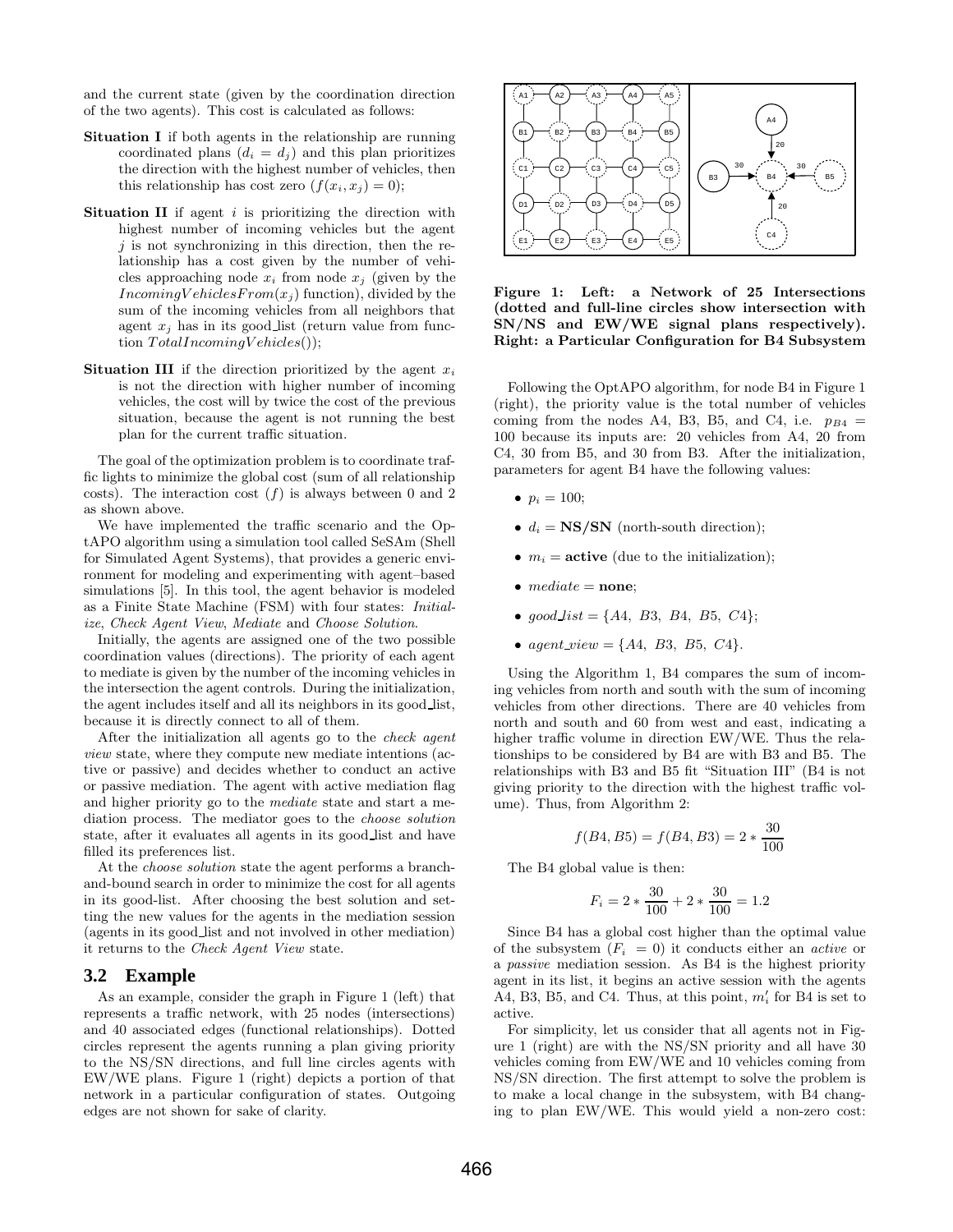| Table 1: Preferences Table |                                    |                |       |  |
|----------------------------|------------------------------------|----------------|-------|--|
| Node                       | <b>Priority Options</b>            | Conflict       | Cost  |  |
| A <sub>4</sub>             | NS/SN                              | A3             | 0.86  |  |
|                            |                                    | A <sub>5</sub> | 0.86  |  |
|                            | EW/WE                              | A3             | 0.43  |  |
|                            |                                    | A <sub>5</sub> | 0.43  |  |
| B3                         | NS/SN                              | B <sub>2</sub> | 0.75  |  |
|                            |                                    | B <sub>4</sub> | 0.75  |  |
|                            | EW/WE                              | B <sub>2</sub> | 0.375 |  |
|                            |                                    | B <sub>4</sub> | 0.375 |  |
| B <sub>5</sub>             | $\overline{\text{NS} / \text{SN}}$ | B4             | 1.2   |  |
|                            | EW/WE                              | B4             | 0.6   |  |
| C <sub>4</sub>             | NS/SN                              | C <sub>3</sub> | 0.75  |  |
|                            |                                    | C5             | 0.75  |  |
|                            | EW/WE                              | C3             | 0.375 |  |
|                            |                                    | C5             | 0.375 |  |

 $f(B4, B5) = 0.3$  because B5 would continue with the NS/SN plan and thus the  $f(B4, B5)$  cost would fit "Situation II".

Since the local change does not lead to an optimal state, B4 sends "evaluate?" messages to A4, B3, B5, and C4 and constructs a table with the information returned by agents in the session (Table 1). In this table the values come from those agents returning information about each conflict generated by setting its  $d_i$  tentatively to the two values of coordination. For instance, if A4 would change to NS/SN plan, this would lead to a conflict with agents A3 and A5, with both  $f(A4, A5)$  and  $f(A4, A3)$  fitting "Situation III" with a 0.86 cost  $(f(A4, A5)) = f(A4, A5) = 2 * \frac{30}{70}$ . This information is used by the mediator agent to minimize the cost of the conflicts with agents out of the session.

At the next step, the mediator agent (B4) performs a branch-and-bound search and finds  $F_i = 0$  for its good list. Using this solution, B4 changes its own direction, as well as B5 and C4, to EW/WE, yielding  $f(B4, B5) = f(B4, C5)$ 0 ("Situation I"). A pre-existing conflicting situation regarding C4 with C3 and C5 remains since C3 and C5 are not in B4 agent view list. However, this situation has now a lower cost (originally it was 0.75 and it is now 0.375, as we can see in Table 1). Note in the Table 1 that the conflicts of C4 are with agents outside the mediation, so B4 can only change the C5 value. These conflicts with agents external to the mediation process causes B4 to add C3 and C5 to its agent view and good list.

In a similar way, B4 is included into C3 and C5 agent view and good list because B4 has neighborhood relationship with C4. These additions create new "artificial" interactions between the agents and only happens if the mediator agent is conducting an active mediation and has the highest priority. After the B4 mediation, the OptApo process continues until each of the agents have justified their costs and found a global solution with less violation of constraints.

### **4. SCENARIO AND EXPERIMENTS**

#### **4.1 Scenario**

We use the scenario depicted in Figure 1, representing a traffic network which is a 5x5 Manhattan-like grid, with a traffic light (agent) in each junction. There are 25 nodes and 40 edges or sections (i.e. 40 functional interactions between the variables). Each of these sections has a capacity of 30 vehicles per simulation cycle (in each traffic direction). The actual number of vehicles inserted in the sources, located in each border node, is given by a Gaussian distribution with mean  $\mu$  and standard deviation  $\sigma$ .

Vehicles do not change direction during the simulation and upon arriving at the borders of the network they are removed from it. For instance, a vehicle inserted at the node A1 with the the South direction, will be removed at the node E1.

Traffic lights normally have a set of signal plans (for different traffic conditions and/or time of the day). We consider here only two plans, each allowing more green time to a given direction. These signal plans have two phases, one allowing green time to direction north-south(NS)/southnorth(SN) and other to east-west(EW)/west-east(WE). All signal plans have cycle time of 90 seconds and phases of 60 and 30 seconds. Therefore, the smallest unit of time we consider in the simulation is one-third of the cycle time (30 seconds). The graphs shown in this section all depict this unit as one time step. Speed and topology constraints are so that 10 vehicles can pass the junction in 30 seconds.

At the beginning of the simulation, agents A1, A3, A5, B2, B4, C1, C3, C5, D2, D4, E1, E3, and E5 have  $d =$ NS/SN while others have  $d = EW/WE$  (Figure 1). This initial configuration makes all agents start with neighbors with different plans, thus there is no coordination at all. Unless stated, at the beginning of all simulation cases, the values of the variables are as these.

We have simulated four cases:

- Case I the pattern of traffic volume is generated once and does not change;
- Case II a change in the traffic volume is artificially inserted by us at the time step 400 to test the restart of the mediations;

Case III two traffic changes are inserted;

Case IV situation with fixed coordination (no mediation).

#### **4.2 Results**

In the case I, there are no changes in the traffic volume during the whole simulation time, i.e. the sources generate vehicles according to a unique Gaussian distribution ( $\mu = 8$ ) and  $\sigma = 2$ ). In this simulation, we expect agents to start the mediation and eventually reach a configuration of minimum cost.

In Figure 2 we plot the global cost (sum of the costs f of each edge or relationship) and the number of mediations (inset plot). The simulation starts with a high cost (25) and during the first 120 time steps the mediation goes on and the cost gets lower and lower, except for some peaks. These peaks happen because vehicles stop at red lights, thus increasing the queues (and hence costs). At green light, the queue decreases (but not necessarily empties). This pattern occurs due to the cycle time of the signal plan.

The mediation sets variables values (plans) for each agent so that the cost stabilizes around 12. Remember that this is a sum over all nodes and that zero cost is not possible because each node cannot simultaneously coordinate with all neighbors. After the stabilization, only minor changes occur but these oscillations are due to the Gaussian and do not cause new mediation processes to start because the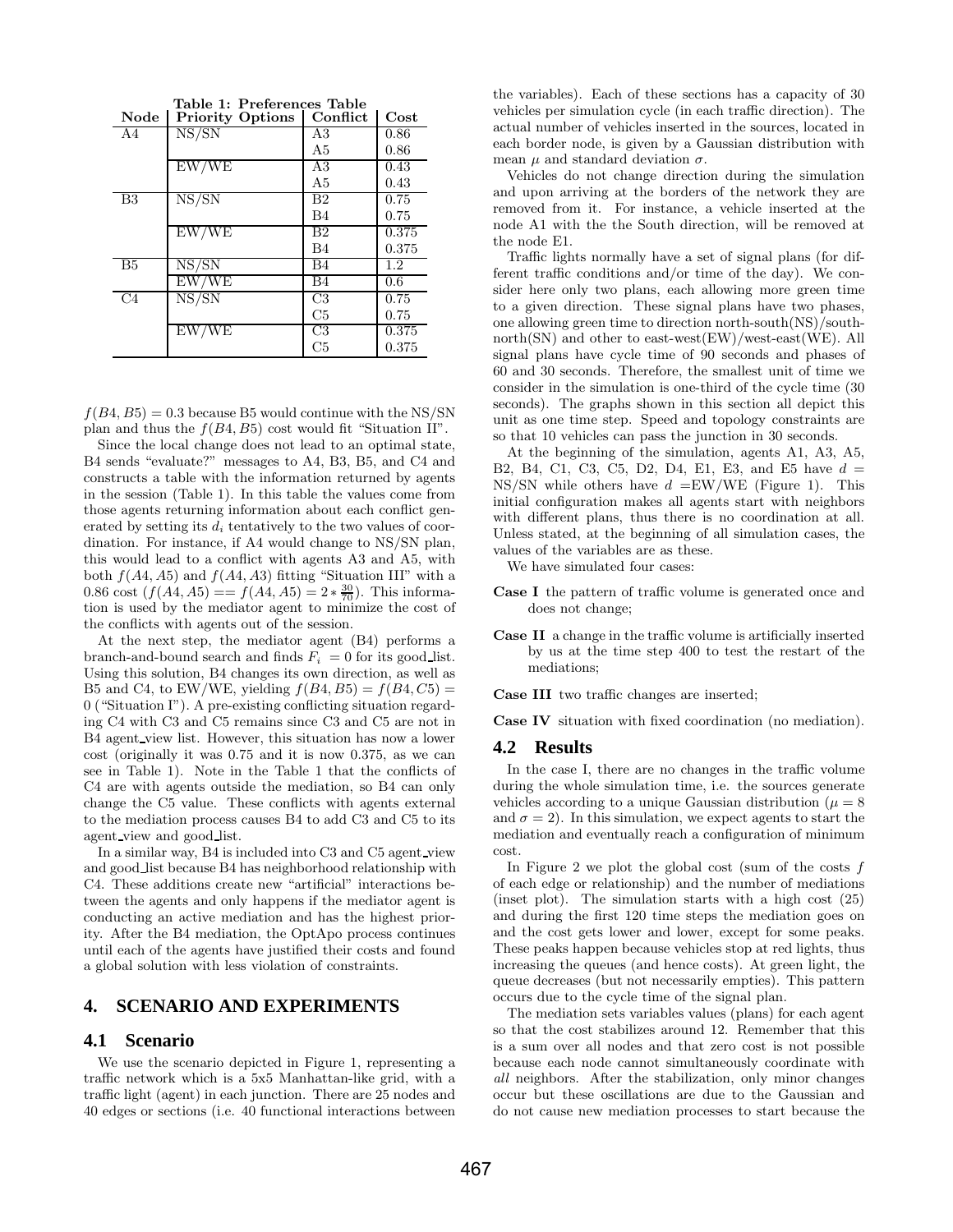

Figure 2: Scenario with constant traffic volume. Cost along time steps. Inset plot: number of mediations.

traffic volume does not change in a way that would require a change in plans (see Algorithm 1).

After the mediation, we notice blocks of coordination, as shown in Figure 3. This situation is much different from the starting one depicted in Figure 1: nodes B1, C1, D1; A3, B3, C3, D3; and A5, B5, C5 all have plans coordinating NS/SN, while nodes A1, A2; and E1, E2, E3, E4 are coordinating in direction EW/WE.



Figure 3: Groups formed after the mediation process.

The inset plot in Figure 2 shows that few agents conduct active mediations. This is important because the number of steps necessary to reach an stable state depends on how many agents need to mediate and if the mediators have enough information about the system (the more information gathering is necessary the longer the mediation).

In the case II, we artificially insert a change in traffic volume at time 400. As shown in Figure 5 (left), the changes are at the sources located in nodes A3, A4, E3, and E4, inserting more vehicles in the NS/SN direction. The new gaussian distribution in all these nodes is  $\mu = 25$  and  $\sigma = 1$ . The other sources (other borders) are set to  $\mu = 3$  and  $\sigma = 1$ . Given this, it is expected that something similar to case I happen in the beginning of the simulation (when the



Figure 4: Situation with one change in the traffic volume (at time step 400).



Figure 5: Change in Sources for Case II (left) and Case III (right).

distribution is the same as in case I). After step 400, with the change, we expect that costs increase again and a new mediation starts in order to reduce costs.

Figure 4 shows that the agents have indeed found a solution for the initial traffic pattern (stabilizing cost around  $F = 18$ ). After the volume changes at time step 400, the cost increases, causing the agents to restart the mediation. At time 500 a new solution is found, yielding a global cost of around 12. The new solution sets the variables for agents A3, B3,  $\dots$ , E3 and A4, B4,  $\dots$ , E4 to the value NS/SN as expected since the traffic volume has increased in nodes A3, A4, E3, and E4. This shows that the mediation has worked and that agents are coordinating in a better form.

In the case III, two changes in the traffic volume occur: at step 400 and 700. The former occurs the same way as in the previous scenario. The second is depicted in Figure 5 (right): sources at nodes B1, C1, B5 and C5 now have  $\mu = 25$  and  $\sigma = 1$ . In both cases all other sources are set to  $\mu = 3$  and  $\sigma = 1$ . Here we expect coordination to built up among the second and third row of agents.

Figure 6 shows the effect of these two changes in traffic volume. Before step 400 we note the same stabilization pattern as in previous cases. After both changes, the mediation sessions restart and we can see that the agents reach a solution which sets costs to levels lower than the one in the initial configuration (complete miscoordination). After step 800 the coordination indeed involves agents in B1 to B5 and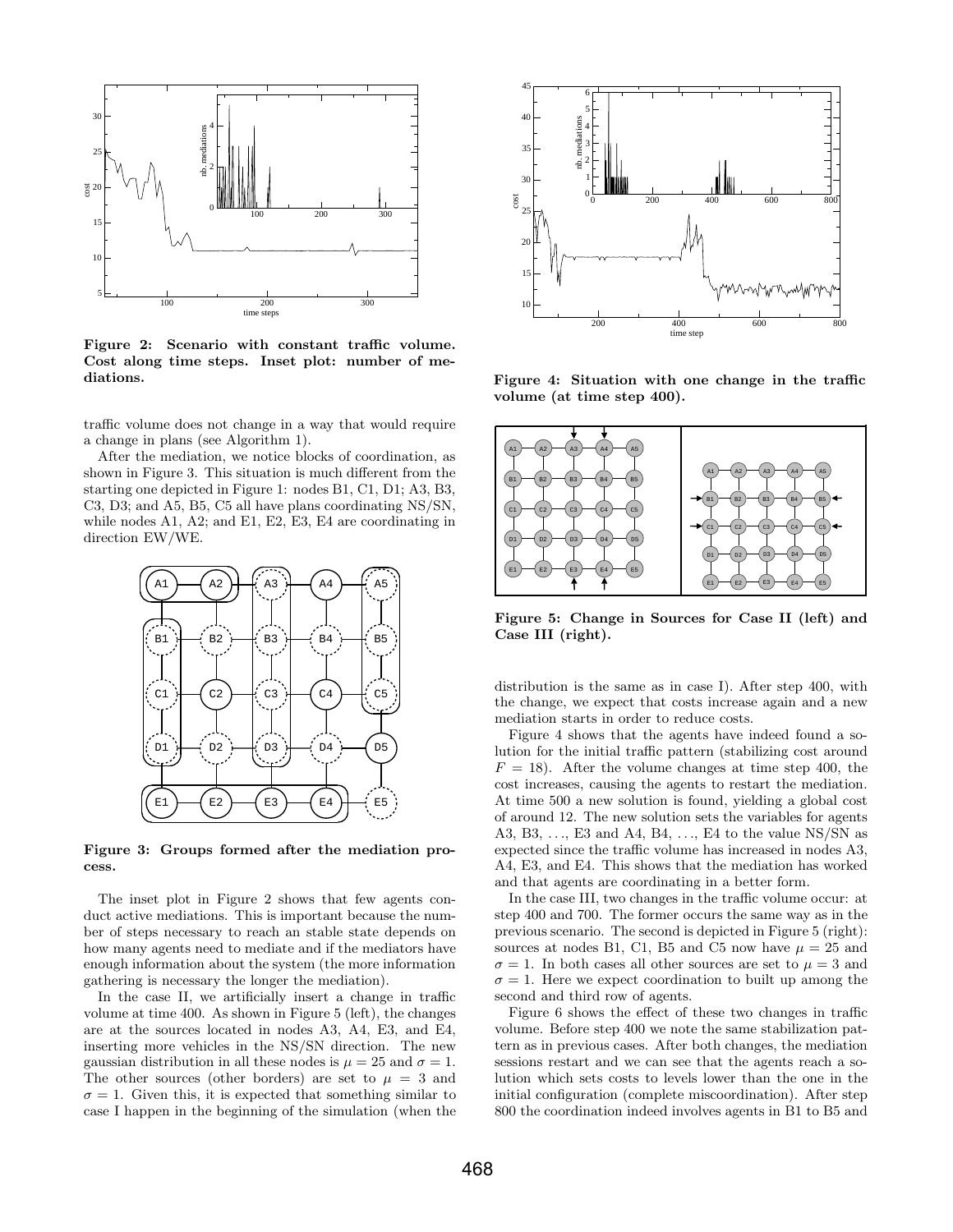

Figure 6: Situation with two changes in the traffic volume (at time steps 400 and 700).



Figure 7: Case with fixed coordination: change in sources for Case 1 (left) and Case 2 (right).

C1 to C5.

Finally, in case IV we have performed a simulation without any mediation, which is shown in Figure 8. During the first 400 time steps the cost is high due to the starting situation (same as all previous cases, but here no agent mediate so that individual costs remain high).

Let us assume that the traffic lights are pre-programmed to run a fixed coordination involving agents B1 to B5 and C1 to C5 (Figure 7 (left)). However the traffic volume increases in an unexpected way at nodes A3, A4, E3, and E4 ( $\mu$  = 25 and  $\sigma = 1$ ). Note that the costs increase even more because the fixed coordination in direction EW/WE is not appropriate for this particular situation.

Fixed coordinations perform well only in the case they fit the traffic volume. This is also shown in the same figure, after step 700. Now, the volume of traffic is high in nodes B1, C1, B5, and C5 and are in accordance with the fixed coordination (Figure 7 (right)), thus reducing the costs. To show that this reduction is worse than all cases with mediation, Figure 8 depicts two cases: case IV (no mediation, fixed coordination) and case III (mediation, adaptive coordination). We can see that even with a fixed coordination in the streets with higher traffic flow, this situation is not as good as the coordination reached by the agents using our approach: the cost when there is a mediation is always lower than the cost when the coordination is fixed.



Figure 8: Case with fixed coordination.

# **5. CONCLUSIONS**

Centralized approaches to traffic signal control cannot cope with the increasing complexity of urban traffic networks. A trend towards decentralized control was already pointed out by traffic experts in the 1980's and traffic responsive systems for coordination of traffic lights have been implemented. However, these are not flexible enough since they do not allow changes in the topological design of the coordination. For instance, it is not possible to break a coordinated group so that one intersection can start coordinating in another direction with other neighbors.

The present work is a step in the long term effort of testing different approaches inspired by multiagent systems for coordination of traffic lights. Techniques based on evolutionary game-theory proved successful to the extent that it was possible to maintain the coordination of traffic signals in a decentralized fashion and to permit the emergence of cooperation among individually-motivated agents in dynamic environment under communication constraints. This approach assumes that the expectations of agents concerning their local intentions converge to a given pattern upon receiving a feedback from the environment, this being one possible shortcoming when this feedback is only partially or not available. Thus, as future direction in [1] it was proposed that this could be replace by an efficient form of communication, in which the intentions are somehow included in the negotiation. Therefore the mediation based solution proposed in [6] is tried in the present paper.

Using the OptAPO algorithm, a cooperative mediation is performed by the agent with more information about the subsystem (determined by a relationship graph). Within this subsystem, the mediator proposes changes which minimize the costs. An important issue is that even if the good list increases, the mediators sub-problem is not likely to hold the complete network. Also, the number of messages will not increase exponentially because, to calculate the costs, agents with different plans are not always in a conflicting situation.

Up to now the OptAPO algorithm was tested in a static environment (graph coloring) so that once a solution is found the process ends. In the traffic scenario, the mediation not only reduces the cost but also can deal with the changing traffic pattern as shown in the experiments. The mediation takes some time especially in the beginning when the agents views are not enlarged. However, already during the mediation, the costs go on decreasing so that the adaptation